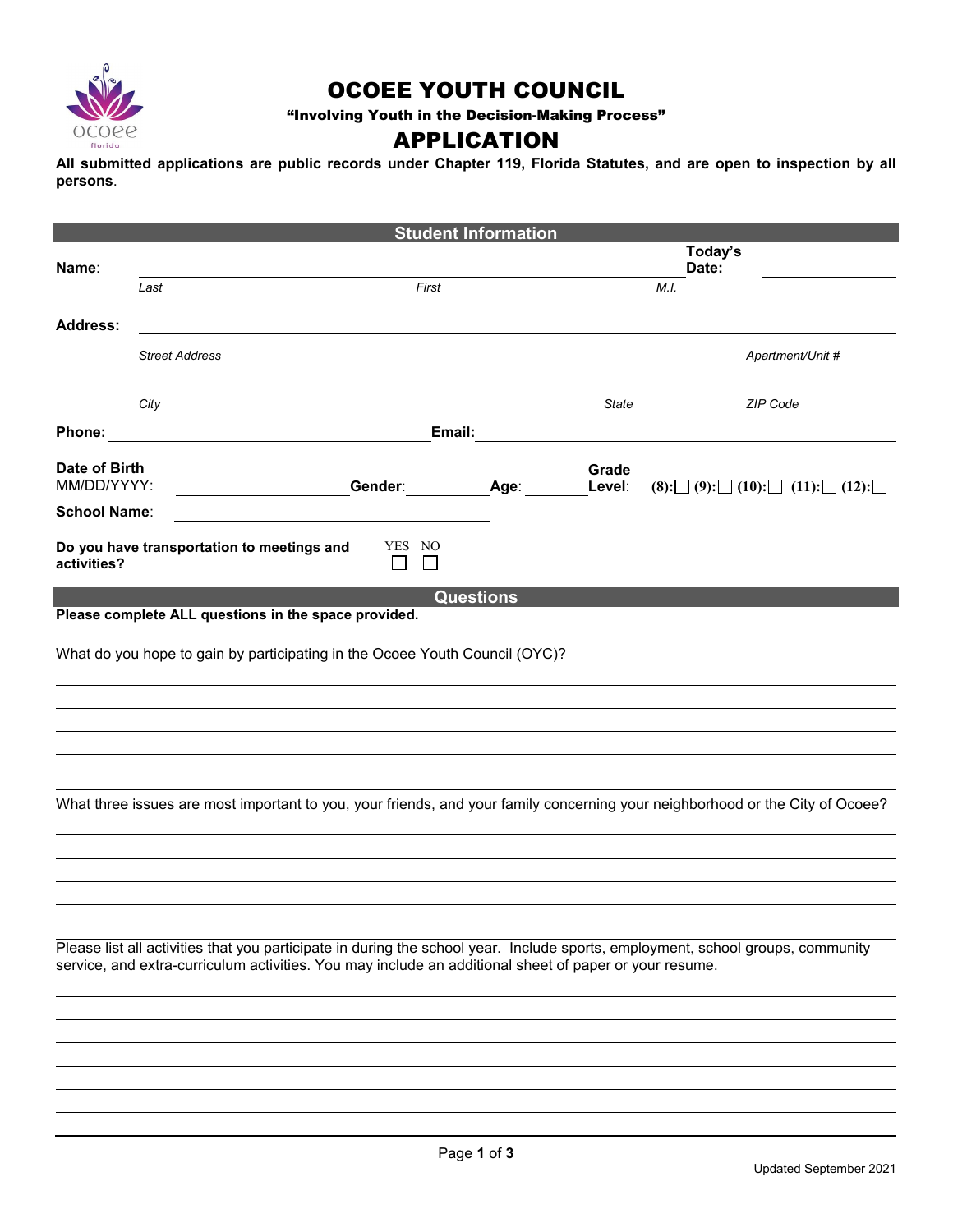**Parent/Legal Guardian Information** 

| Parent/Legal Guardian Full Name:                                                                                                                                                                                               |                          |                                                                                                                                                                                                                                                                                                                                                                                                                                                                    |                                                                                                                |  |  |
|--------------------------------------------------------------------------------------------------------------------------------------------------------------------------------------------------------------------------------|--------------------------|--------------------------------------------------------------------------------------------------------------------------------------------------------------------------------------------------------------------------------------------------------------------------------------------------------------------------------------------------------------------------------------------------------------------------------------------------------------------|----------------------------------------------------------------------------------------------------------------|--|--|
|                                                                                                                                                                                                                                | Last                     | First                                                                                                                                                                                                                                                                                                                                                                                                                                                              | $\overline{M.I.}$                                                                                              |  |  |
| Cell Phone:                                                                                                                                                                                                                    |                          | <b>Example 2018 Control Control Control Control Control Control Control Control Control Control Control Control Control Control Control Control Control Control Control Control Control Control Control Control Control Control </b>                                                                                                                                                                                                                               |                                                                                                                |  |  |
| Email Address:                                                                                                                                                                                                                 | Relationship to Student: |                                                                                                                                                                                                                                                                                                                                                                                                                                                                    |                                                                                                                |  |  |
| payment or compensation of any kind.                                                                                                                                                                                           |                          | (parent/guardian name) give the Ocoee Youth Council (OYC) my permission on behalf<br>of my and/or my minor child to use reproductions of photographs, images, video images, testimonials and voice recordings<br>for media coverage, marketing materials, recreational brochures, internet, social media, or for any other use deemed<br>appropriate by the City of Ocoee. I understand the photographs and images taken belong to the OYC and we will not receive |                                                                                                                |  |  |
| Parent/Guardian Signature: with a state of the control of the control of the control of the control of the control of the control of the control of the control of the control of the control of the control of the control of |                          |                                                                                                                                                                                                                                                                                                                                                                                                                                                                    | Date:                                                                                                          |  |  |
| Please complete the attached Teacher Recommendation form.<br>1.<br>Attach a current report card or transcript.<br>2.<br>3.                                                                                                     |                          | <b>Student Required Materials Checklist</b><br>Submit this OYC application with complete information and signatures.                                                                                                                                                                                                                                                                                                                                               |                                                                                                                |  |  |
|                                                                                                                                                                                                                                |                          | (student name) have read and understand the commitment required to be a member<br>of the Ocoee Youth Council. I certify that my answers are true and complete to the best of my knowledge.                                                                                                                                                                                                                                                                         |                                                                                                                |  |  |
| <b>Student</b><br>Signature:                                                                                                                                                                                                   |                          |                                                                                                                                                                                                                                                                                                                                                                                                                                                                    | Date: and the state of the state of the state of the state of the state of the state of the state of the state |  |  |
|                                                                                                                                                                                                                                |                          | To Be Completed by OYC Staff                                                                                                                                                                                                                                                                                                                                                                                                                                       |                                                                                                                |  |  |
| Interviewed by:                                                                                                                                                                                                                |                          |                                                                                                                                                                                                                                                                                                                                                                                                                                                                    | Date: <u>______________</u>                                                                                    |  |  |
| Shirt Size:                                                                                                                                                                                                                    |                          | $\Box$ (S) $\Box$ (M) $\Box$ (L) $\Box$ (XL) $\Box$ (2X) $\Box$ (3X) $\Box$ (other: ______)                                                                                                                                                                                                                                                                                                                                                                        |                                                                                                                |  |  |
| Notes:                                                                                                                                                                                                                         |                          |                                                                                                                                                                                                                                                                                                                                                                                                                                                                    | Accepted:<br><b>YES</b><br>NO.                                                                                 |  |  |